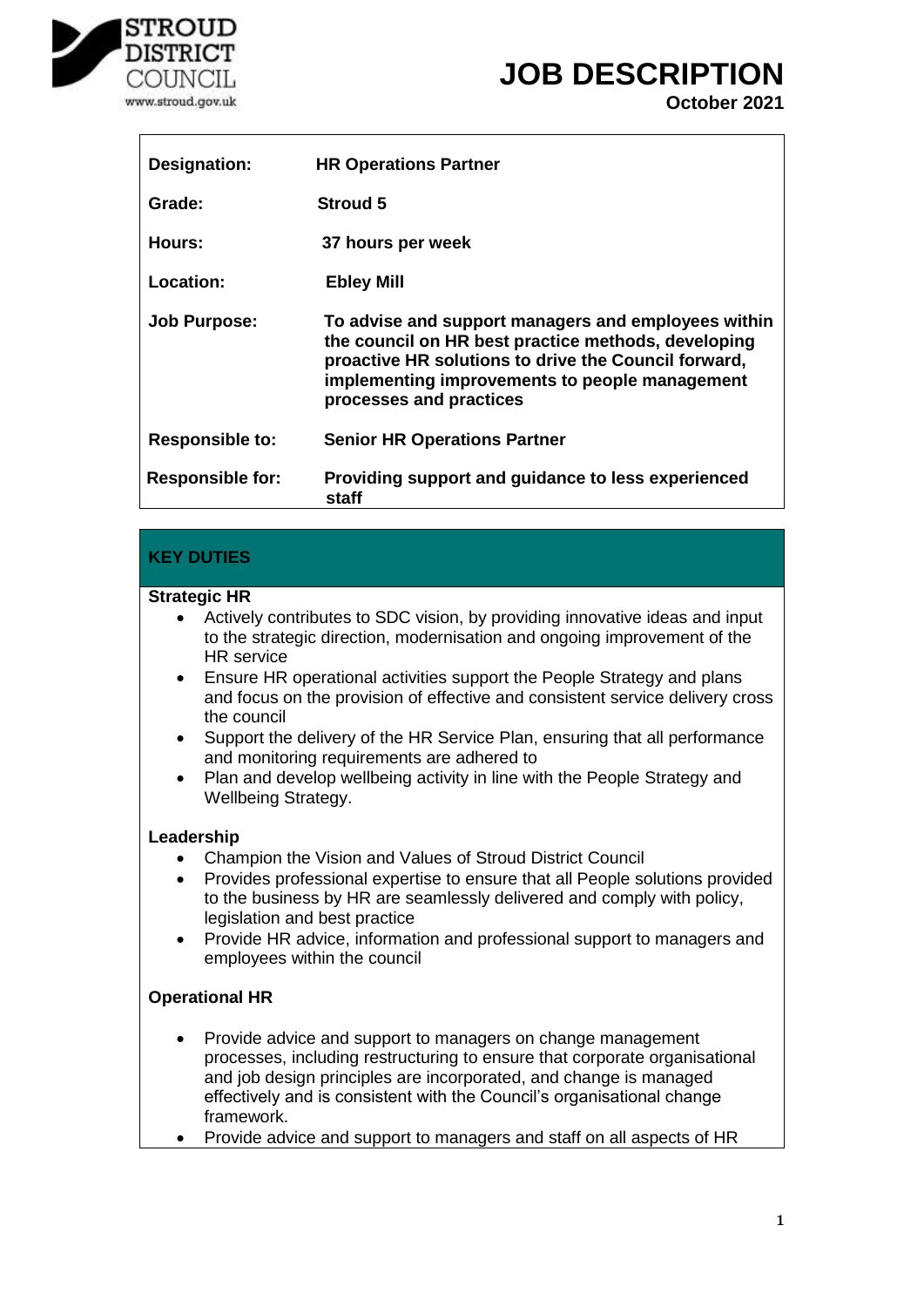

# **JOB DESCRIPTION**

## **October 2021**

- Ensures that business leaders actively involve, engage and consult with all staff and their representative groups and Trade Unions on all aspects of organisational change and transformation.
- Coach Managers to build confidence in dealing with employee issues.
- Play a key role in all aspects of employee relations and carry out associated casework
- Support managers to implement HR activities including succession planning, employee engagement and talent development
- Ensure the wellbeing of staff is considered with the appropriate initiatives in place to support staff and prevent work related absences. This encompasses the physical, mental and social wellbeing of employees
- Work closely with our OH provider to provide an excellent Occupational Health service to employees.
- Work closely with the HR colleagues to deliver the Councils wellbeing strategy and support the Councils commitment to the Wellbeing Charter.
- Act as FOI Champion in the absence of the HR Systems and Data Officer

#### **Performance Management**

 Promotes the development of a high-performance culture, working with OD colleagues and key stakeholders to embed the performance management and development framework to raise individual and organisational performance and promote an outcome-focused way of working.

#### **Strategic Workforce Planning**

- Works with HR Data/Policy Officer, HR Operations Partners and business managers to translate corporate workforce strategy into pragmatic, servicelevel workforce plans.
- Works with HR Data/Policy Officer to analyse HR trends and develop action plans accordingly, including the level of case work, absence and performance management, staff turnover rates, Equalities data, talent acquisition and development planning.
- Provides business managers with timely and insightful internal and external people management information, helping the SLT to translate and incorporate these into strategic business planning.

### **Service Development and Delivery**

- Ensure that the HR service is compliant with legal/statutory duties and responsibilities.
- Support the development of HR policies and procedures to drive performance and mitigate disputes within the Council
- Promote and develop the HR service by liaising with customers and through partnership working
- Where required attend and support any Council approved meetings, working groups and information sharing events
- Ensure through all your work you are committed to all aspects of inclusion and diversity
- Manage effective communications with all internal and external stakeholders.
- Ensure job evaluation processes is well understood across the HR team and with service managers.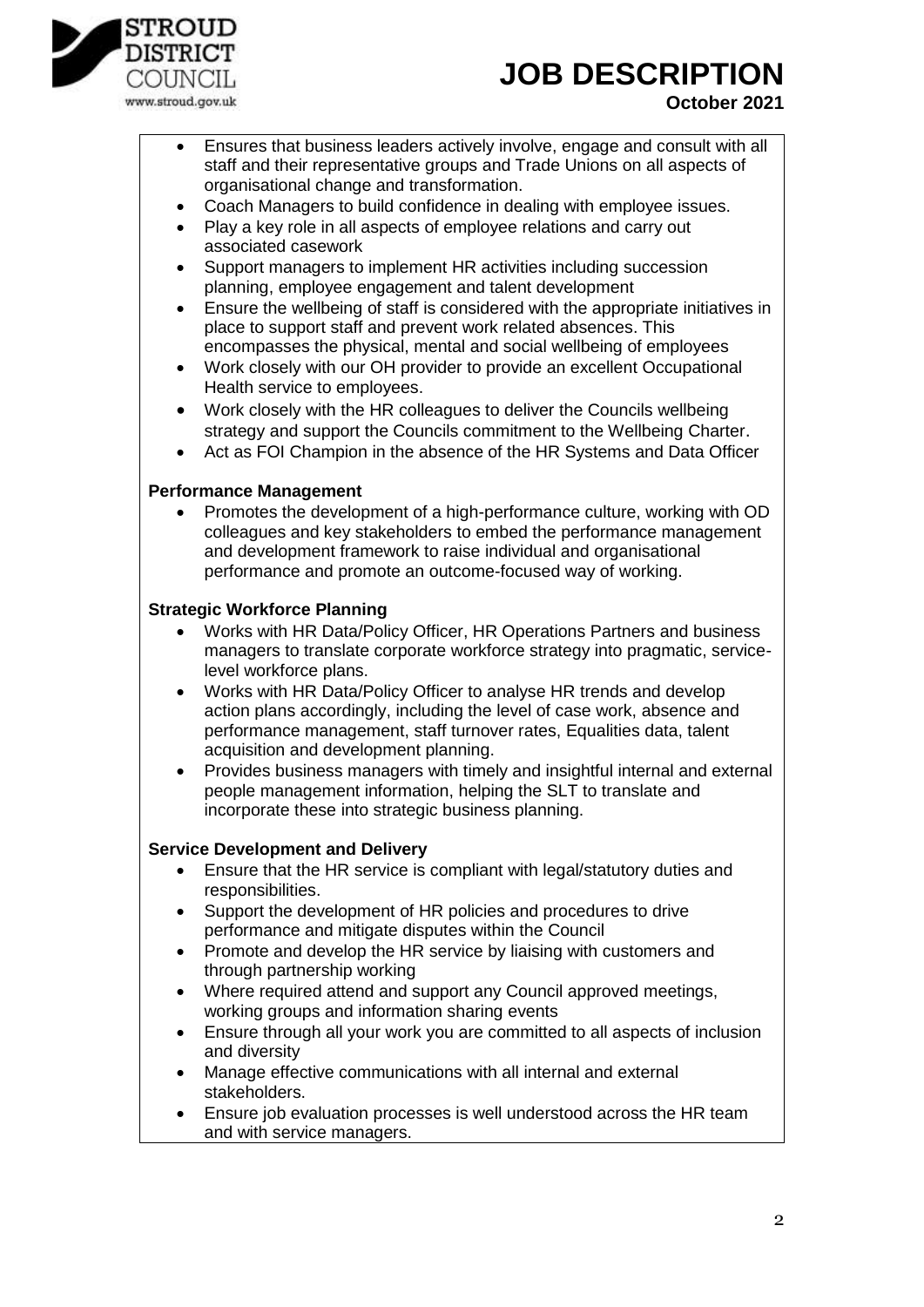

# **JOB DESCRIPTION**

## **October 2021**

- Manage the day to day aspects of the employee lifecycle, including employee relations and engagement, performance, absence management and reward. Play a key role in casework.
- Work with colleagues in the HR team to ensure service delivery in all areas of the service, supporting in other work areas when needed.
- Undertake and complete HR projects which ensure continuous improvement and demonstrate added value to the team and wider Council
- Maintain an up-to-date working knowledge of employment legislation/statutory responsibilities and operational best practice and proactively demonstrate this in the role.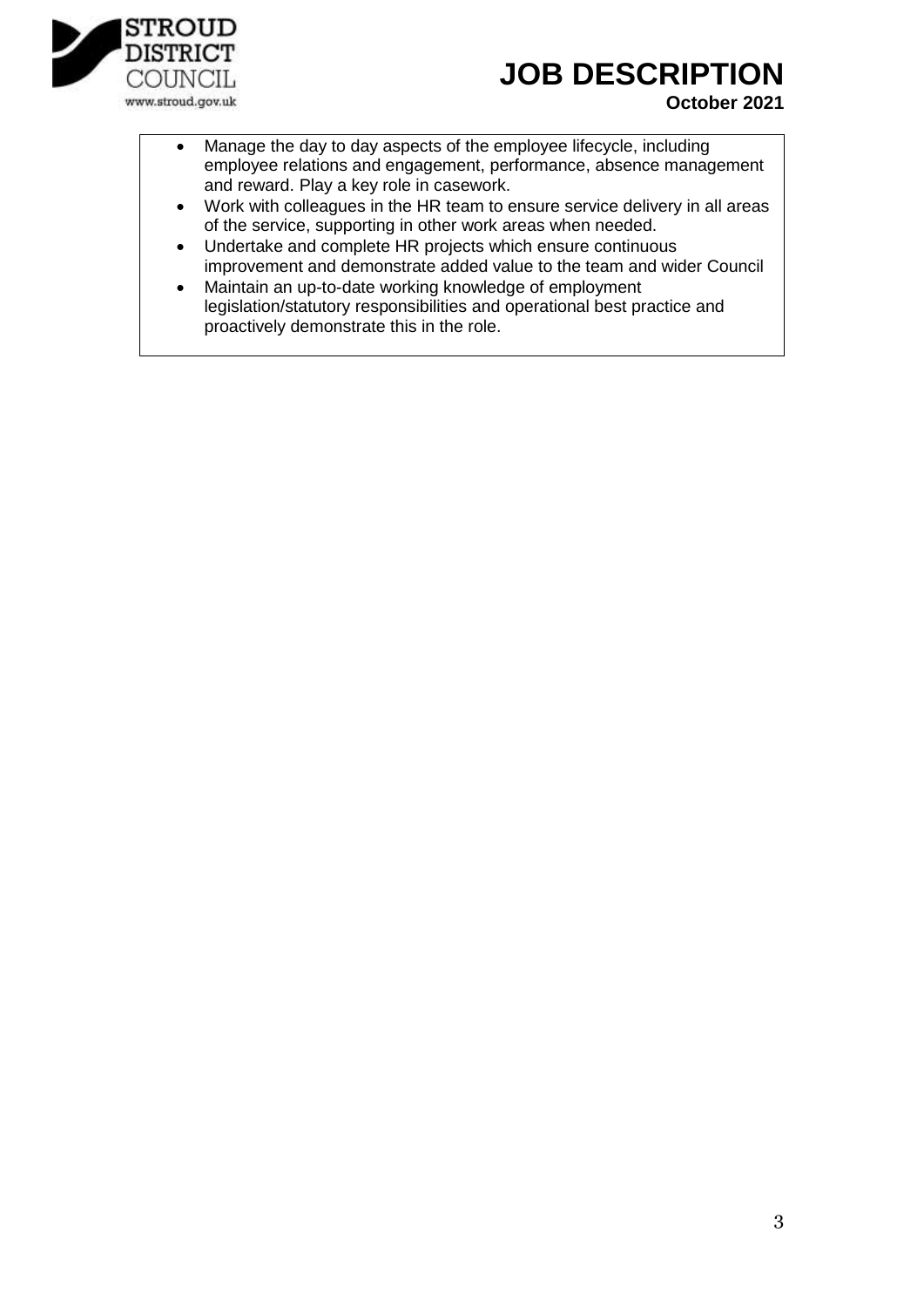

# **JOB DESCRIPTION**

**October 2021**

## **SKILLS AND KNOWLEDGE**

- Level 7 qualification in CIPD or extensive operational experience in HR
- Able to evidence substantial experience in a generalist HR role, spanning all aspects of the employee lifecycle
- Excellent interpersonal communication skills both written and verbal
- Ability to independently manage own time, large workloads and prioritise tasks
- Experience of employee relations, including handling complex ER cases and change management processes
- Up-to-date knowledge of employment law with the ability to interpret and apply this to practical working situations.

## **COMPLEXITY AND CREATIVITY**

- Advise managers on the interpretation and application of employment law and HR policy and practice
- Review, evaluate and develop HR policies and practices, including researching and drafting of procedures with the ability to write new policies where required.
- Implement creative and innovative HR solutions to improve service delivery of the HR team and add value to the council.

Creativity and innovation are essential to the job and need to be regularly exercised within general guidelines

### **JUDGEMENT AND DECISIONS**

Work is carried out within programmes and objectives where there is a wide range of choices and where advice is not normally available and/or decisions where policy, procedures and working standards provide only general guidelines.

## **CONTACTS**

#### **Contacts**

- Managers and staff of the council
- Members of the council
- Members and staff of other local authorities/partner agencies
- Suppliers and contractors
- Members of the public

Contact required in respect of service delivery issues where the content and outcome are not straightforward or well established and could involve more detailed assessment, planning, evaluation and assistance.